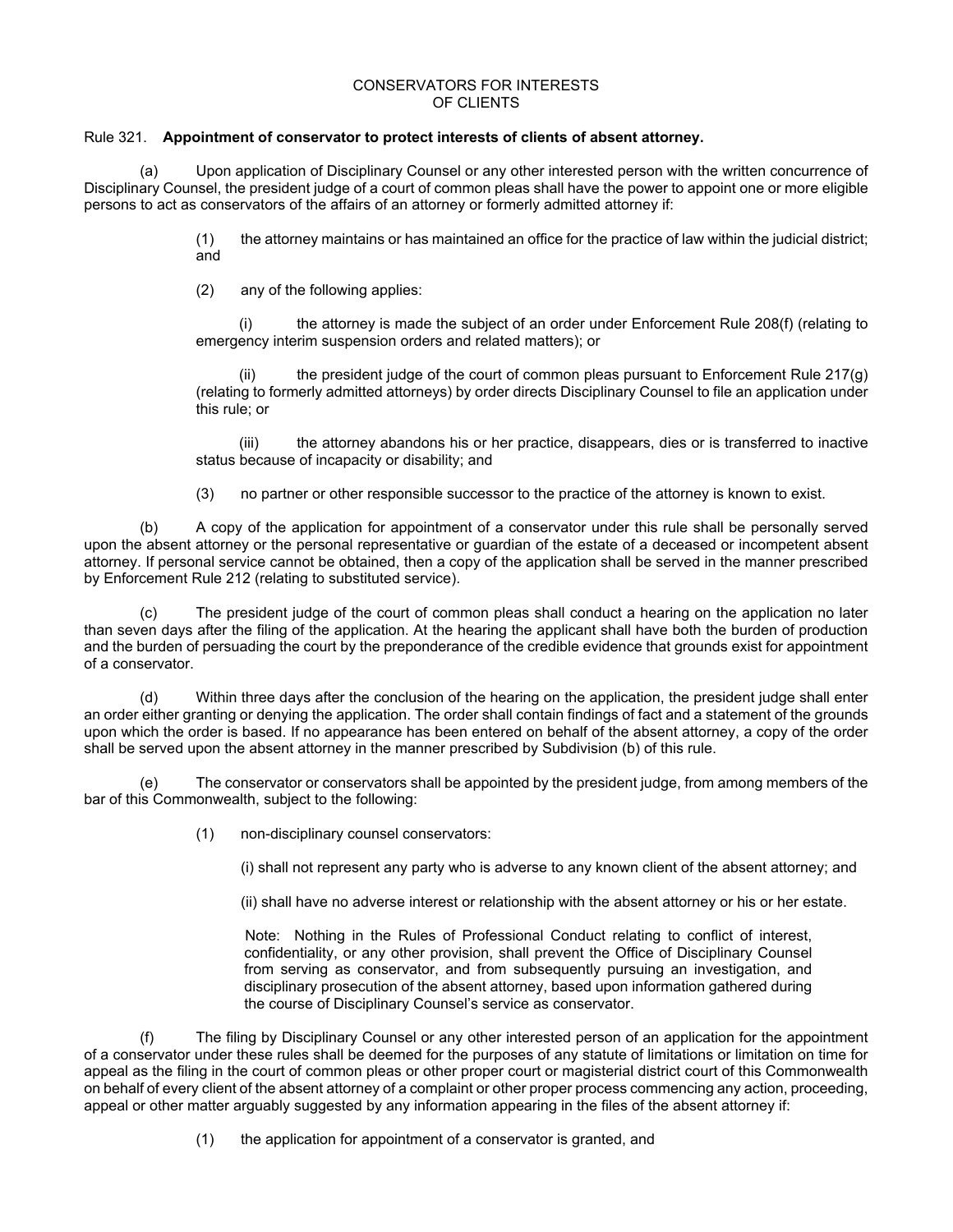(2) substitute counsel actually files an appropriate document in a court or magisterial district court within 30 days after executing a receipt for the file relating to the matter.

> Note: Under 42 Pa.C.S. 5503(b) (relating to implementing court rules) the Supreme Court may define by rule the document which when filed constitutes the commencement of a matter for purposes of Chapter 55 of the Judicial Code (relating to limitation of time). Thus the application by Disciplinary Counsel under this rule is an omnibus pleading which stays the running of all statutes of limitations and appeal times pending a 30-day review of the files of the absent attorney.

(g) The filing by Disciplinary Counsel or any other interested person of an application for the appointment of a conservator under these rules shall operate as an automatic stay of all pending legal or administrative proceedings in this Commonwealth where the absent attorney is counsel of record until the earliest of such time as:

(1) the application for appointment of a conservator is denied;

(2) the conservator is discharged;

(3) the court, tribunal, magisterial district court or other government unit in which a matter is pending orders that the stay be lifted; or

(4) 30 days after the court, tribunal, magisterial district court or other government unit in which a matter is pending is notified that substitute counsel has been retained.

(h) As used in this rule, the term "government unit" has the meaning set forth in 42 Pa.C.S. § 102 (relating to definitions).

### Rule 322. **Duties of Conservator.**

 (a) The conservator shall take immediate possession of all files of the absent attorney. If such possession cannot be obtained peaceably, the conservator shall apply to the appointing court for issuance of a warrant authorizing seizure of the files. Probable cause for issuance of such a warrant shall be an affidavit executed by the conservator reciting the existence of the conservatorship and the fact that the persons in control of the premises where the files are or may be located will not consent to a search for them or their removal or other facts showing that the files cannot be obtained without the use of the process of the court.

(b) The conservator shall make a written inventory of all files taken into his or her possession.

(c) (1) The conservator shall make a reasonable effort to identify all clients of the absent attorney whose files were opened within five (5) years of the appointment of the conservator, regardless of whether the case is active or not, and a reasonable effort to identify all clients whose cases are active, regardless of the age of the file. The conservator shall send all such clients, and former clients, written notice of the appointment of a conservator, the grounds which required such appointment, and the possible need of the clients to obtain substitute counsel. All such notices shall include the name, address and telephone number of any lawyer referral service or similar agency available to assist in the location of substitute counsel. The conservator shall, if necessary, send a second written notice to all clients of the absent attorney whose files appear to be active.

 (2) All clients whose files are identified by the conservator as both inactive and older than five (5) years shall be given notice by publication of the appointment of a conservator, the grounds which required such appointment, and the possible need of the clients to obtain substitute counsel. All such notices shall include the name, address and telephone number of any lawyer referral service or similar agency available to assist in the location of substitute counsel. The specific method of publication shall be approved by the appointing court, as to both the method, and duration, of publication. The conservator shall deliver proofs of publication to the appointing court at the time of filing the application for discharge.

 (3) A file may be returned to a client upon the execution of a written receipt, or released to substitute counsel upon the request of the client and execution of a written receipt by such counsel. The conservator shall deliver all such receipts to the appointing court at the time of filing the application for discharge. On approval by the appointing court of the application for discharge, all files remaining in the possession of the conservator shall be destroyed by the conservator in a secure manner which protects the confidentiality of the files.

 (d) Neither the conservator nor any partner, associate or other lawyer practicing in association with the conservator shall: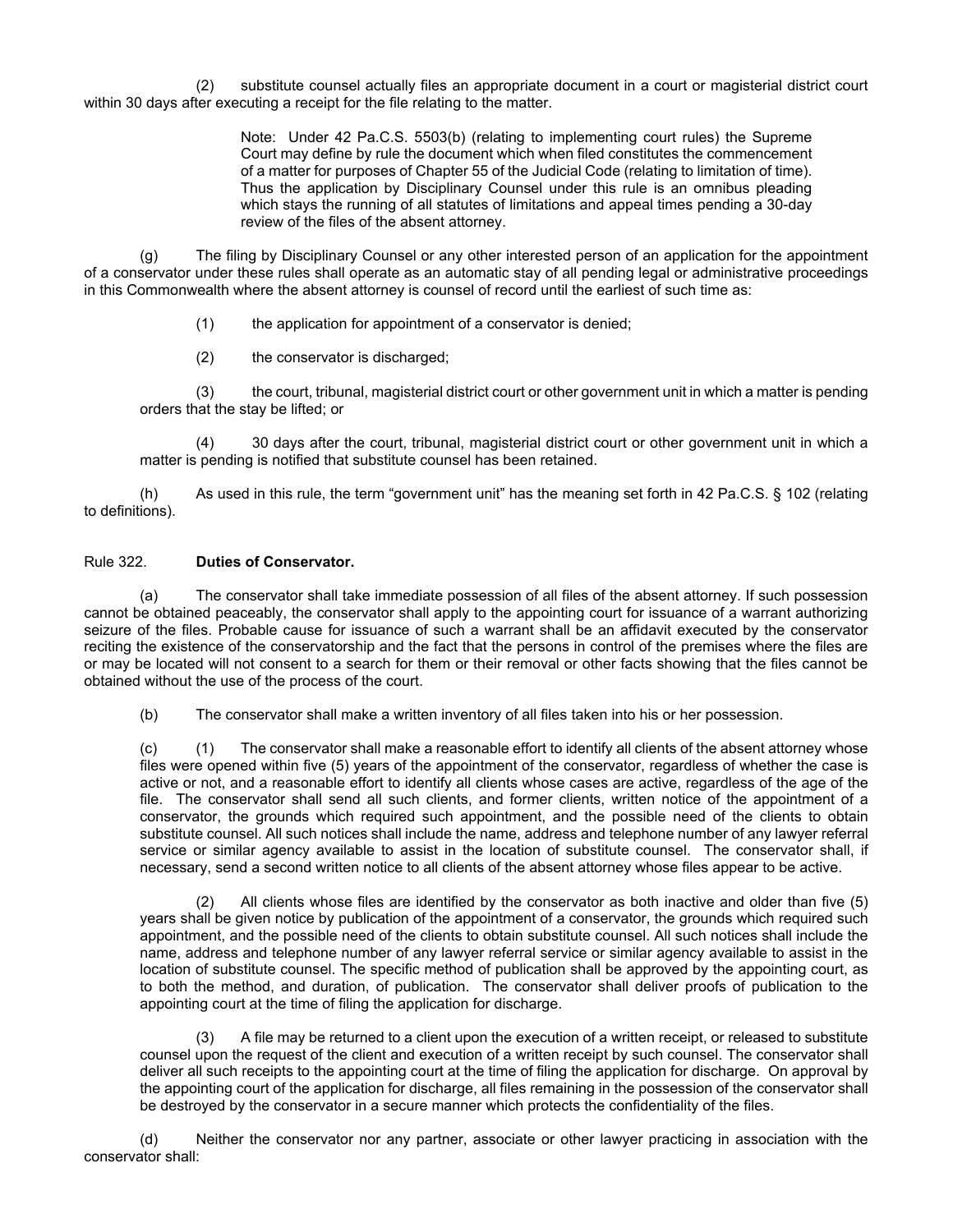(1) Make any recommendation of counsel to any client identified as a result of the conservatorship in connection with any matter identified during the conservatorship.

(2) Represent such a client in connection with:

(i) any matter identified during the conservatorship; or

(ii) any other matter during or for a period of three years after the conclusion of the conservatorship.

 (e) The conservator shall file a written report with the appointing court and the Board no later than 30 days after the date of appointment covering the matters specified in Subdivisions (a) through (c) of this rule. If those duties have not been accomplished, then the conservator shall state what progress has been made in that regard. Thereafter, the conservator shall file a similar written report every 60 days until discharge.

 (f) In the case of a deceased attorney, the conservator shall notify the executor of the estate of the Disciplinary Board's need to be reimbursed by the estate for the costs and expenses incurred in accordance with Rule 328(b) (relating to compensation and expenses of conservator.)

### Rule 323. **Cooperation with Conservator.**

 Any absent attorney who is capable of cooperating with the conservator and any partner, associate, personal representative or guardian of an absent attorney shall cooperate to the best of his or her ability with the conservator in identifying the clients and client files (including records with respect to funds of clients) of the absent attorney and any unexpended funds of such clients. Wilful failure to so cooperate shall constitute a separate violation of these rules for the purposes of Enforcement Rule 203(b)(3) (relating to grounds for discipline).

> Note: Under Rule 329(b) (relating to review by Supreme Court), review in the Supreme Court, unless otherwise ordered, does not stay the operation of this rule or any other aspect of the conservatorship.

### Rule 324. **Bank and Other Accounts.**

 (a) A conservator shall notify all banks and financial institutions in which the absent attorney maintained either professional or trustee accounts of the appointment of a conservator under these rules. Service on a bank or financial institution of a certified copy of the order of appointment of the conservator shall operate as a modification of any agreement or deposit among such bank or financial institution, the absent attorney and any other party to the account so as to make the conservator a necessary signatory on any professional or trustee account maintained by the absent attorney with such bank or financial institution. The appointing court on application may by order direct that the conservator shall be sole signatory on any such account to the extent necessary for the purposes of these rules and may direct the disposition and distribution of client and other funds.

 (b) The conservator shall cause all funds of clients in the custody of the absent attorney to be returned to the clients as soon as possible, allowing for deduction of expenses or other proper charges owed by the clients to the absent attorney.

 (c) The conservator may engage the services of a certified public accountant when considered necessary to assist in the bookkeeping and auditing of the financial accounts and records of the absent attorney.

(1) If the state of the financial accounts and records of the absent attorney, or other relevant circumstances, render a determination as to ownership of purported client funds unreasonable and impractical, the conservator shall petition the appointing court for permission to pay all funds held by the absent attorney in any trust, escrow, or IOLTA account, to the Pennsylvania Lawyers Fund For Client Security. Any petition filed under this subsection shall be served by publication, the specific method and duration of which shall be approved by the appointing court.

 (d) Whenever it appears that sufficient funds are in the possession of the conservatorship to permit the return of all client funds in the custody of the absent attorney, and otherwise to complete the conservatorship and pay its expenses authorized under Enforcement Rule 328 (relating to compensation and expenses of conservator), the conservator shall permit the absent attorney or his or her estate to take full possession of any remaining funds.